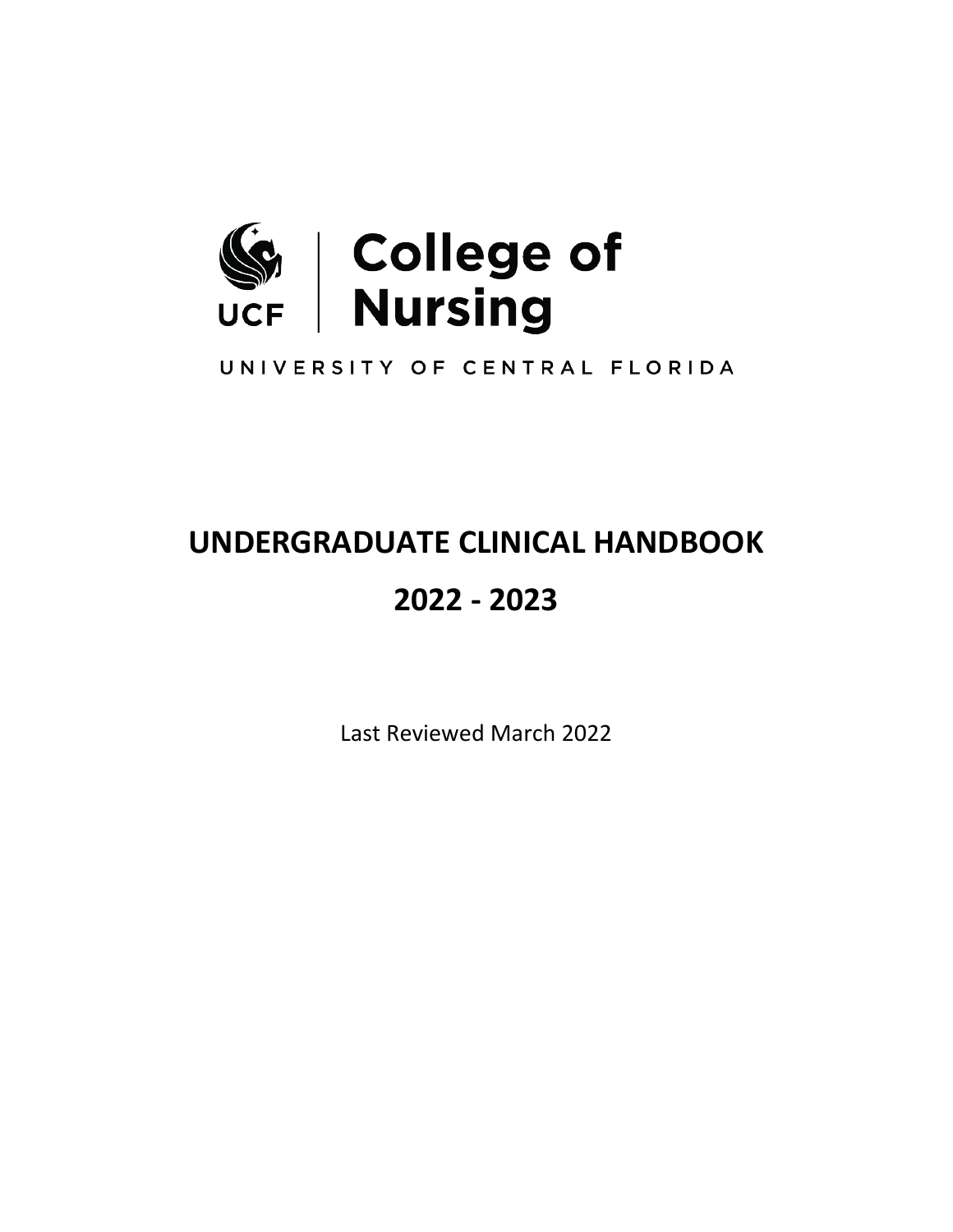## Table of Contents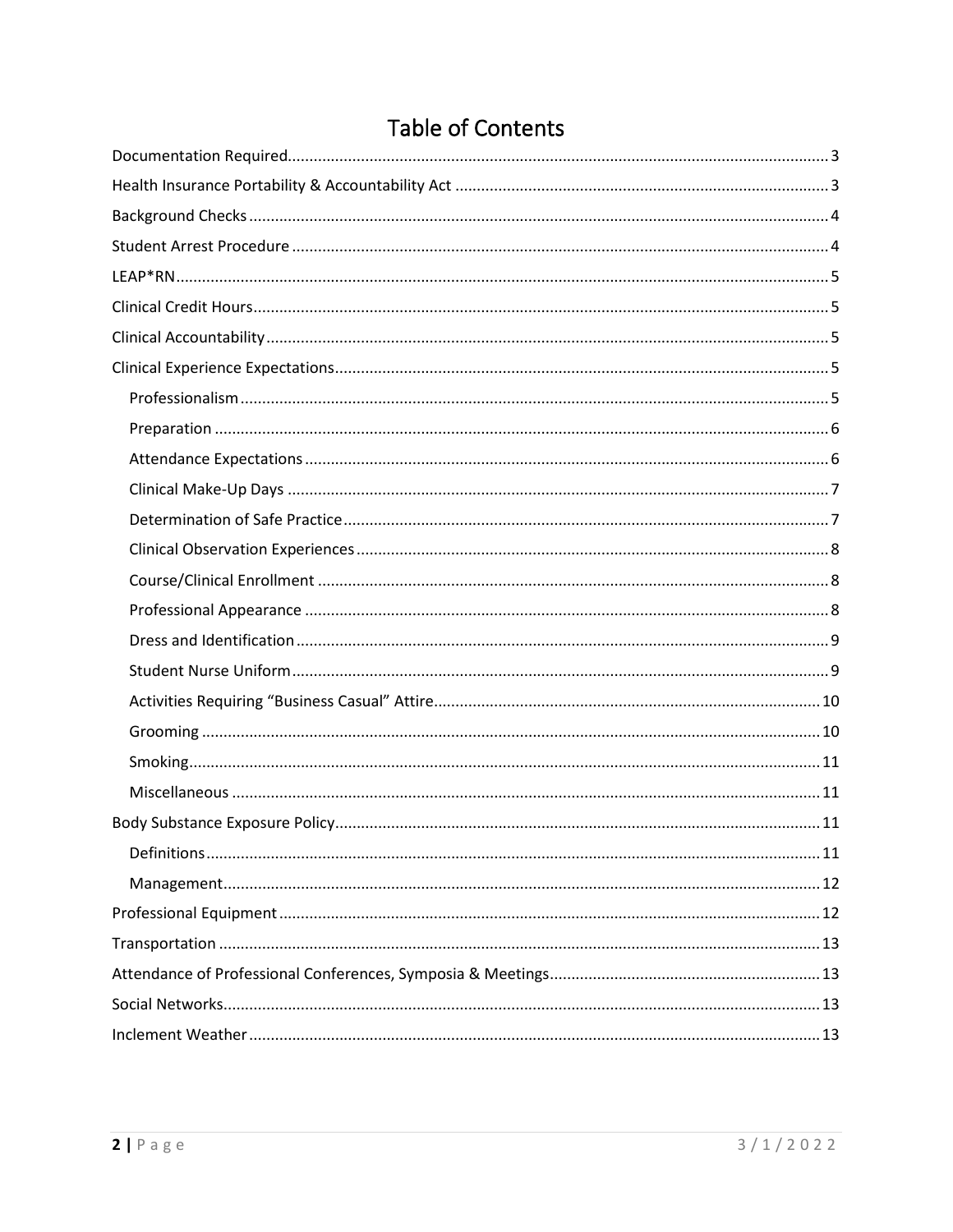## <span id="page-2-0"></span>**Documentation Required (For Pre-License Clinical Experiences)**

Students in the Traditional and Accelerated Second Degree program attend various clinical experiences throughout their program of study. Each student must meet minimum criteria for fitness to practice. These criteria include, but are not limited to, physical ability and stamina, mental preparation and clarity of thought, absence of distractions and absence of influence of substances of impairment.

Prior to being permitted to attend a clinical experience, the student's information will be shared with the applicable clinical partner. The following requirements must be met and maintained in a CastleBranch account accessible by the College of Nursing staff. Your file must contain up to date copies of the following documents prior to being permitted to attend clinical experiences. Students who upload fraudulent items will be dismissed from the program. Students with incomplete files will not be permitted to attend clinical experiences and are therefore at risk for clinical course failure and program dismissal.

- College of Nursing Student Health Form (Must be updated annually)
- Proof of immunizations required by the College of Nursing.
- TB screening PPD, T spot blood test and/or Chest X-Ray (Must be completed annually)
- Confidentiality/Health Insurance Portability and Accountability Act (HIPAA) Course Completion
- American Heart Association Basic Life Support (CPR) Certification
- Cleared Criminal and Drug Use Background screen (Completed upon admission to program.)
	- o Recurring self-certification of clear criminal and drug use background each semester
	- $\circ$  Repeated screenings as required by program administration (Completed at the student's expense.)
- Proof of personal health insurance
- Mask (N95) FIT Testing (required for all upon CON entry, and *may* be asked to complete annually depending on clinical affiliate requirements)
- Additional agency requirements as required (i.e. agency specific education/orientation, Influenza vaccination, COVID attestation etc.)
- College of Nursing Student Acknowledgement Forms (completed within LEAP\*RN)
	- o Student Handbook Attestation Form
	- o Confidentiality Agreement
	- o Consent to Photograph and/or Video Record

## <span id="page-2-1"></span>**Health Insurance Portability & Accountability Act**

The Health Insurance Portability and Accountability Act of 1996, referred to hereafter as HIPAA, was established to provide national standards for privacy and confidentiality of all health data and the transmission of health data electronically.

The University of Central Florida, College of Nursing has identified itself as a business partner for healthcare organizations and healthcare providers. In accordance with this designation, we are required to abide by HIPAA regulations and provide or verify that education on HIPAA has been given to students who are enrolled in our programs. HIPAA education needs to be completed before a student is allowed to start a clinical/practicum with a healthcare organization or a healthcare provider.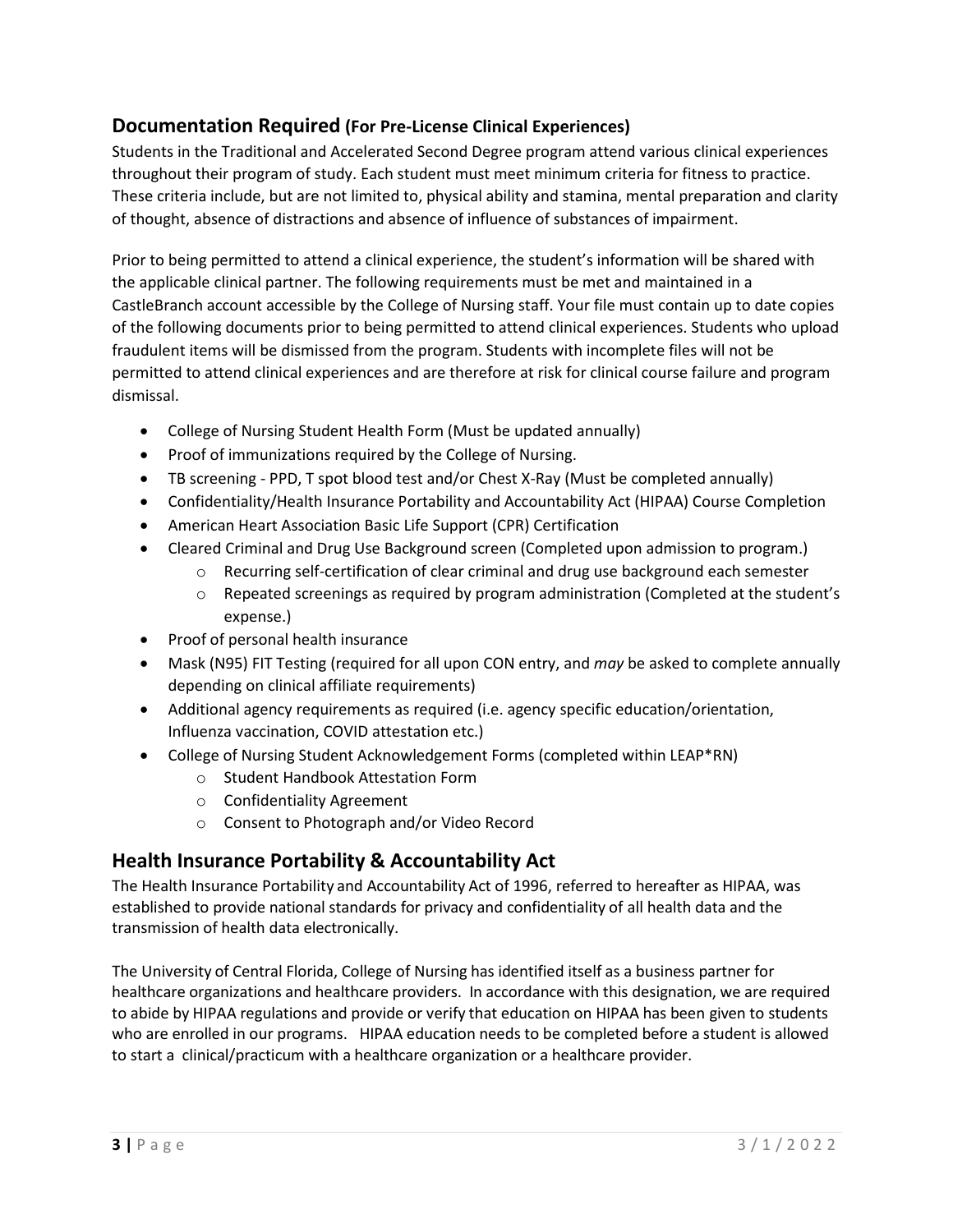## <span id="page-3-0"></span>**Background Checks – Traditional & Accelerated Programs**

Students admitted to the UCF College of Nursing pre-license programs were cleared of having a criminal history that would prevent placement in a clinical setting or obtaining a license as a Professional Registered Nurse. Such status must be maintained throughout the student's participation in the BSN program. The College of Nursing reserves the right to require a repeat screening of any student for criminal history and drug use. Such screenings will be at the student's expense and conducted by the agency of choice of the College of Nursing.

If a student is arrested for any offense after admission to the College of Nursing, the student must notify, in writing, the Program Director within 72 hours of the arrest. Failure to do so will result in immediate dismissal upon discovery of the non-disclosure. Only certain criminal offences may result in the student being disqualified from being eligible to continue in their program of study. Such disqualifying events are based on, but not limited to, Florida Statute 435.04.

Prior to entering a clinical placement, each student must file an affidavit of non-arrest with the appropriate Program Assistant. Falsifying this affidavit will result in immediate dismissal from the program upon discovery of the falsification. If the student is arrested for an offense that is a disqualifying event, the student will not be placed in a clinical setting. If currently in a clinical rotation, the student will be removed. Academic progression will be suspended pending support of a continuance petition from the student to the UAPG Committee. Additionally, a final decision for placement permission from potential clinical agencies with whom the student could be placed must be obtained. If a clinical site cannot be obtained, the student will be determined to be uneducable for initial licensure as a Registered Professional Nurse and therefore dismissed from the program of study. If the offense prevents the student from being eligible for initial licensure as a Registered Professional Nurse within the program completion timeframes listed in this handbook, the student will be dismissed from the program of study.

#### <span id="page-3-1"></span>**Student Arrest Procedure**

- a. Students must report an arrest to the appropriate Program Director within 72 hours of the arrest.
- b. In the event a student discloses they have been arrested to a faculty member and not the Program Director, the faculty member must report the arrest to the appropriate Program Director immediately.
- c. The Program Director must document in writing the events as relayed to them and submit an incident report to OSC (Office of Student Conduct)
- d. The student must submit a copy of the arrest report within 5 days to the Program Director.
- e. The student will be required to complete a new background check at the cost of the student within the timeframe of 30 and 45 days after the arrest.
- f. The Program Director will determine if arrest is a disqualifying event based on the clinical agency affiliation agreements.
- g. If the arrest is a disqualifying event, the student will be prohibited from continuing with clinical courses until clinical facilities have reviewed the arrest record and agreed to continued clinical placement.
	- i. If the clinical agency is unable to allow clinical education to occur at their facility, the student may be dismissed from the program.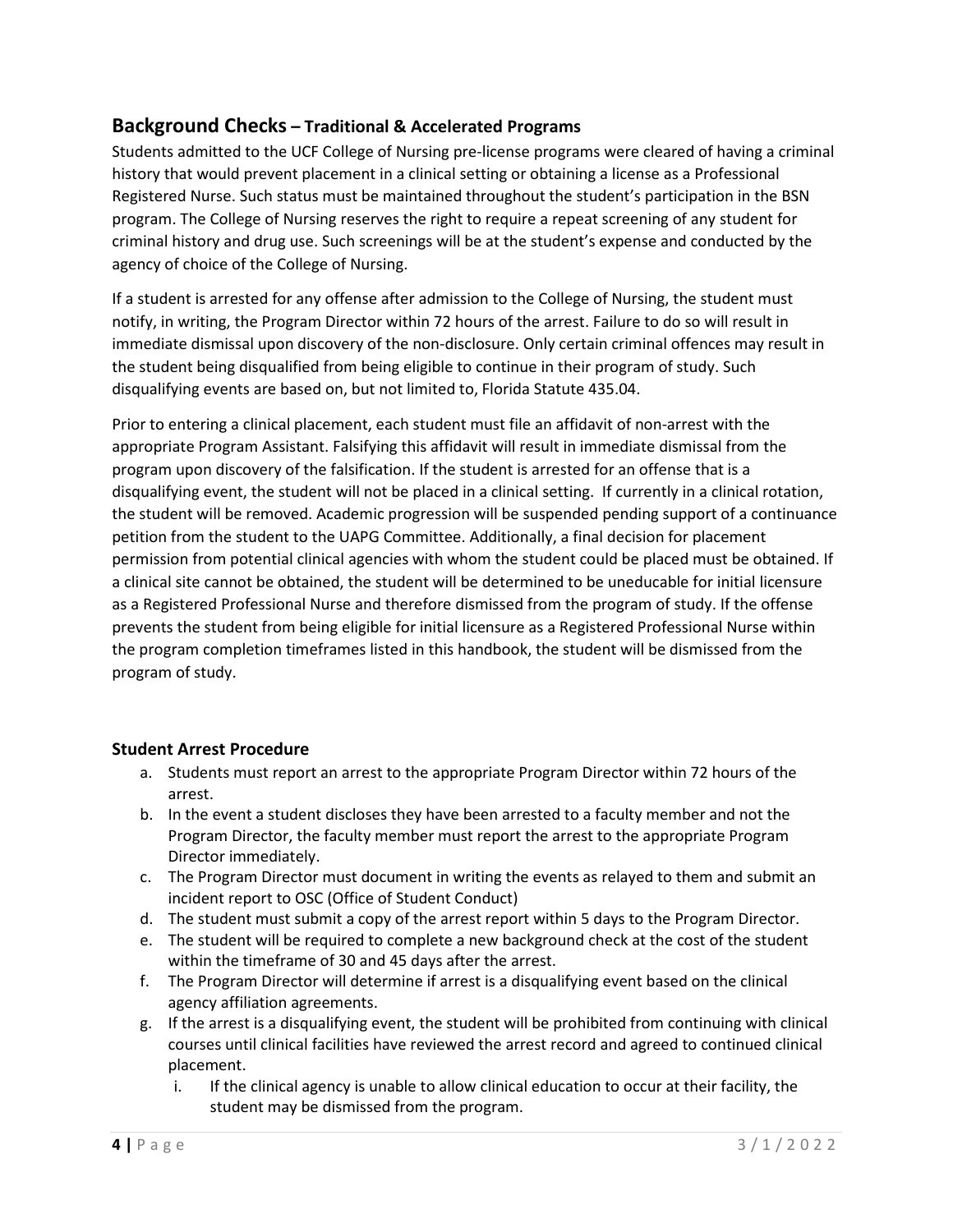- h. Depending on the arrest, the student may be required to submit final disposition before enrolling in future semesters or graduating.
- i. If the University pursues a student conduct hearing, the student will be held to all sanctions including any suspensions as a result.

#### <span id="page-4-0"></span>**LEAP\*RN**

The College of Nursing uses a student information management system, LEAP\*RN (Project Concert). This database houses information regarding plans of study, clinical placements, clinical hours, logs, and evaluation data to assist in maintaining standards required for CCNE accreditation, facilitate student progression, and enhance clinical tracking. Students will need to access LEAP\*RN for clinical course requirements, course evaluations, and portfolios. Upon graduation, students will continue to have nocost access to their information. All students will be responsible for a one-time subscription of \$150 per degree program payable at https://secure.projectconcert.com/ucf and due prior to registering for first semester courses. If students register for courses prior to paying the subscription, a "hold" service indicator will be placed to prevent future enrollment and other progression functions.

#### <span id="page-4-1"></span>**Clinical Credit Hours**

1 credit course = 45 contact hours in clinical area Simulation contact hours count 2:1 for clinical hours (Ex: 4 simulation hours = 8 clinical hours)

#### <span id="page-4-2"></span>**Clinical Accountability**

Nurses are morally and legally obligated to protect the safety, privacy, and security of clients. To meet this standard, nurses and students must be academically prepared, mentally stable and physically fit. In addition to the progression standards below, students must alert the appropriate member of the faculty regarding any acute change in their physical ability to care for clients. This includes conditions that may limit the clinical experience for the student such as pregnancy. If you are pregnant or have suffered a recent alteration in health, it may be necessary to preclude you from caring for clients in certain settings. For example, a pregnant student must not enter areas using radioactive materials or equipment. Likewise, a student with an impaired immune system should not care for persons with communicable disease. The Undergraduate Clinical Coordinator must be made aware of any situation or health condition that may impact the care of clients.

#### <span id="page-4-3"></span>**Clinical Experience Expectations**

Each student is expected to meet the following minimum standards of nursing practice. Failure to meet minimum expectations may result in course failure.

#### <span id="page-4-4"></span>Professionalism

- 1. Dress
	- a. See professional appearance requirements for participation in clinical rotations located in the student handbook and specific course syllabi.
	- b. For functions where the nursing uniform is not appropriate or required, professional dress matching the standards of the event location are expected.
- 2. Social Interaction
	- a. Respect for faculty, classmates, facility staff and clients must always be displayed. Respect will be demonstrated by maintaining polite and professional behavior at all times.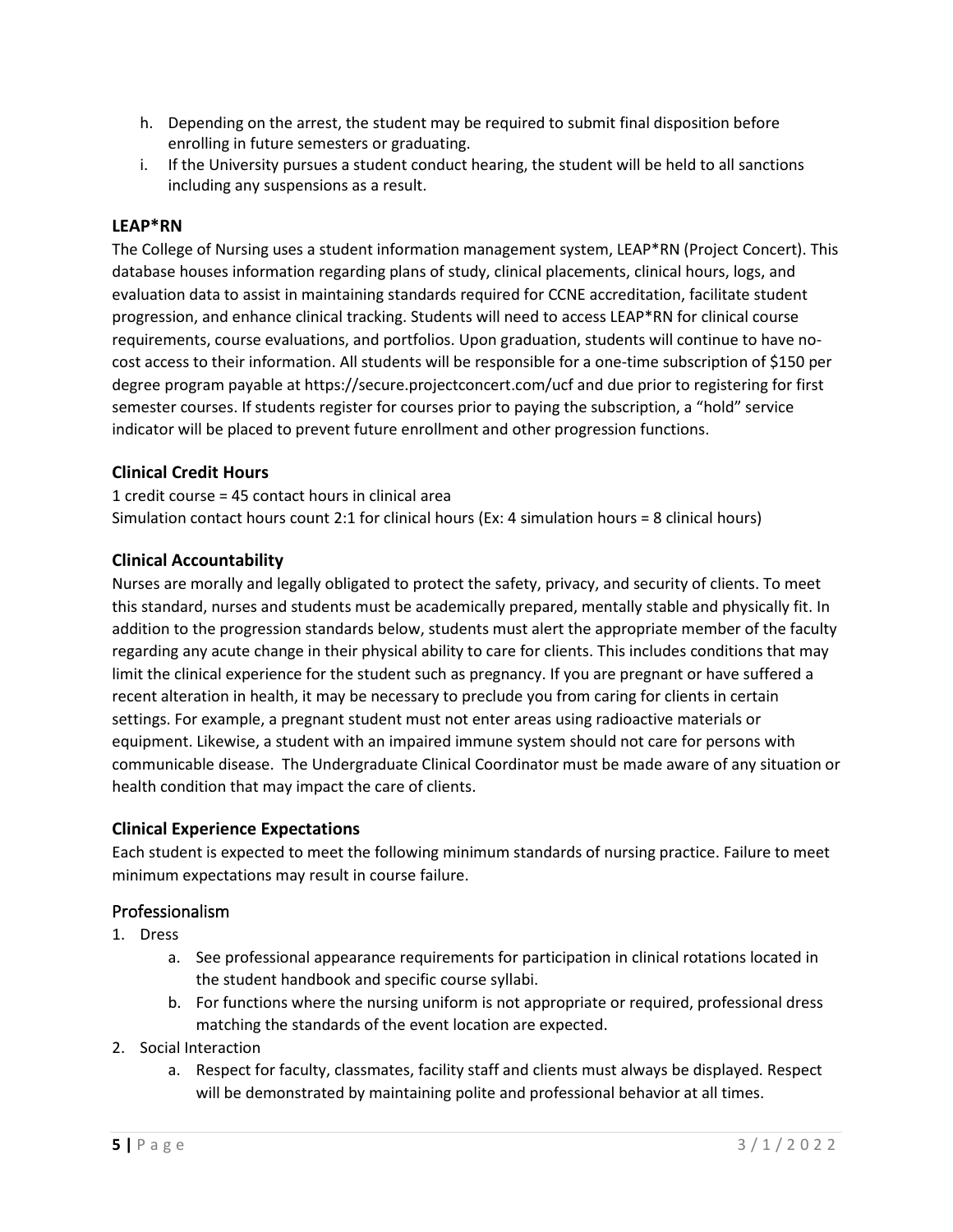- b. A professional manner of speech is the minimum expectation.
	- i. Refrain from using slang and/or colloquialisms that do not enhance therapeutic communication.
	- ii. Profanity of any kind in any setting will not be tolerated.
- c. Use of personal communication devices must be pre-approved by both the Clinical Instructor and the clinical agency.
	- i. At no point may the use of such a device interrupt patient care or give the perception of unprofessionalism.
	- ii. Personal phone calls/text messages are not permitted when in client areas or during times when the student is responsible for clinical activities. This includes wearing a 'smart watch', as these are prohibited during clinicals.
	- iii. When approved by the Clinical Instructor, devices may be used to communicate only with that Clinical Instructor or Preceptor.

#### <span id="page-5-0"></span>Preparation

- 1. Clinical Experiences
	- a. Timely submission of all required paperwork to participate in clinical.
	- b. Submission of written clinical assignments when due as directed by the Clinical Instructor.
- 2. Skills preparation
	- a. Skills must be learned and reviewed prior to being performed in the clinical setting.
	- b. The student may not perform any skill in the clinical setting without the knowledge and consent of the Clinical Instructor or Preceptor.
		- i. Faculty members reserve the right to ask for a demonstration of any skill at any time in any educational or clinical setting.
		- ii. In the event that such demonstrations are substandard, a skills prescription form may be issued to the student for remediation in the nursing lab.
		- iii. Satisfactory mastery of a remediated skill must be demonstrated prior to returning to the clinical area.
- 3. Medication Calculation Exams
	- a. Medication calculation exams may be administered prior to a clinical rotation start. 100% grade is required to pass medication within that rotation. Up to 3 attempts allowed. Subsequent retests must be administered on a different day than the prior test completed.

#### <span id="page-5-1"></span>Attendance Expectations

- 1. Attendance to clinical experiences is mandatory.
- 2. Arrival at the clinical site no later than the appointed time is mandatory.
	- a. Students arriving late (more than 5 minutes), but prior to the beginning of pre-clinical conference may complete the clinical day at the discretion of the Clinical Instructor.
	- b. Students arriving after the beginning of pre-clinical conference will not be permitted to complete the clinical day and must leave the clinical setting. This will result in an unsatisfactory grade for the day.
		- i. If eligible, the student must attend a make-up day as scheduled by the Undergraduate Clinical Coordinator.
		- ii. If not eligible for a make-up day, the absence will result in a clinical course failure.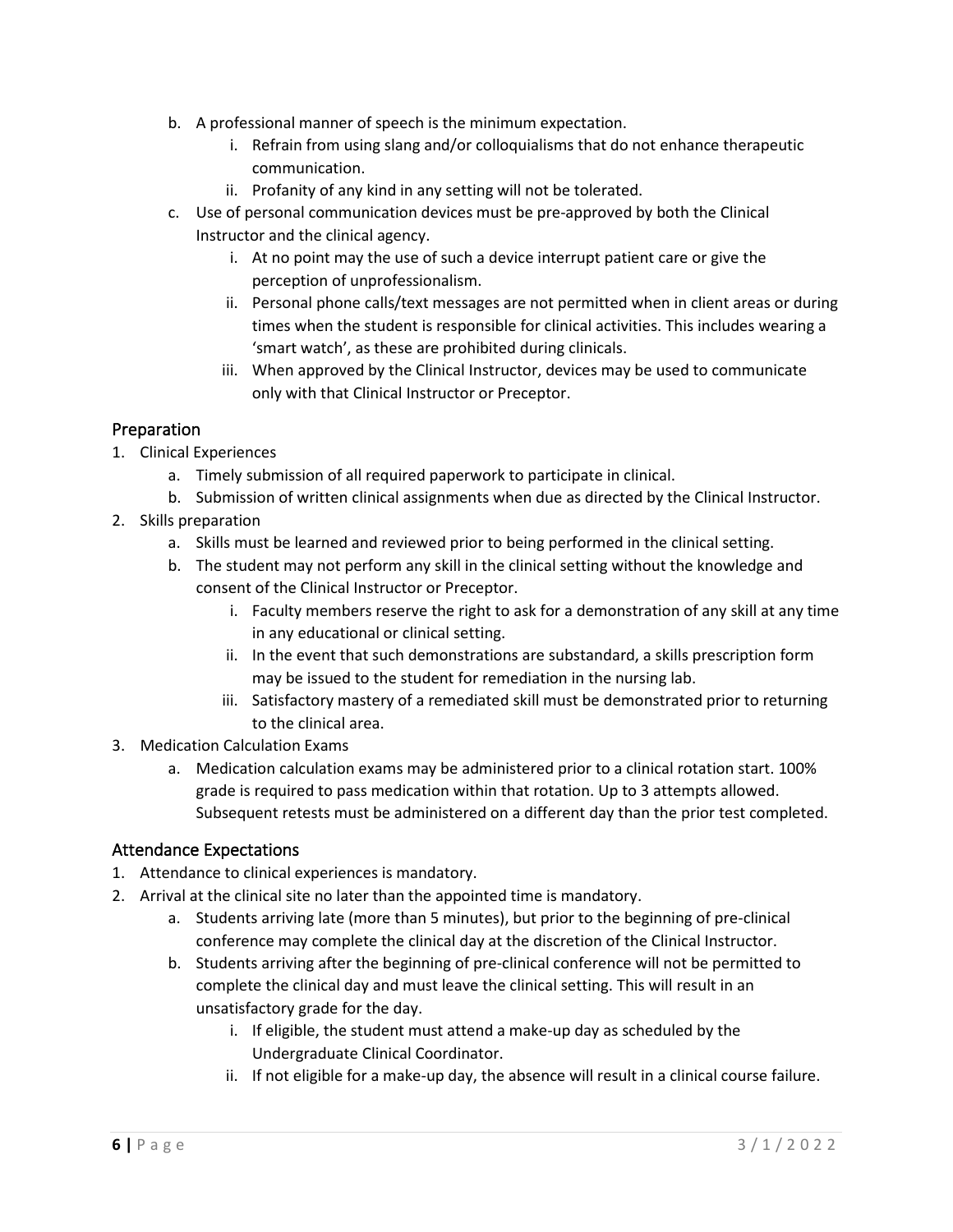- c. Not showing up for a clinical day without advising the Clinical Instructor immediately is considered unprofessional behavior.
	- i. Any instance will result in corrective action(s) as determined by the Undergraduate Internship Experiences Coordinator (Clinical Coordinator) before the student may return to the clinical area.
	- ii. Subsequent instances at any time during the BSN program may result in program dismissal.

## <span id="page-6-0"></span>Clinical Make-Up Days

- 1. Eligibility for clinical make-up is determined on an individual basis by the Undergraduate Internship Experiences Coordinator (Clinical Coordinator).
- 2. A Virtual Clinical assignment may be used in place of attending a live clinical make up day. The student will be responsible for any additional cost of the software product. The assigned simulation experiences and due dates will be determined by the Undergraduate Internship Experiences Coordinator (Clinical Coordinator).
- 3. Simulation is considered On-Campus Clinical (OCC) and will require make-up per policy, if missed.

#### <span id="page-6-1"></span>Determination of Safe Practice

- 1. The Clinical Instructor, in consultation with the Program Director/Campus Coordinator and/or the Undergraduate Internship Experiences Coordinator (Clinical Coordinator), has the responsibility to determine the ability and willingness of a student to perform safe and efficient client care at the level appropriate to the specific clinical rotation.
- 2. Students must be able to perform preparatory tasks as assigned in the clinical setting. This includes, but is not limited to, chart reviews, procedural reviews prior to client care delivery and facility policy reviews to assure compliance with evidence-based practices for safe client care.
- 3. Students must be able to safely meet the needs of clients.
	- a. Students who are unable to complete client care in a reasonable amount of time will be evaluated by the Clinical Instructor, Program Director/Campus Coordinator and/or the Undergraduate Internship Experiences Coordinator (Clinical Coordinator) to determine if they are sufficiently competent to provide safe client care.
	- b. In the event that the Clinical Instructor deems a student to be practicing unsafely, the level of unsafe practice will be determined and documented in the student's record. Standards of safety are based on the clinical evaluation criteria for that specific clinical rotation.
		- i. Students may be immediately remediated to assure safe clinical practice at the discretion of the Clinical Instructor, Program Director/Campus Coordinator and/or the Undergraduate Internship Experiences Coordinator (Clinical Coordinator).
		- ii. Students may be immediately dismissed from the clinical area at the discretion of the Clinical Instructor, Program Director/Campus Coordinator and/or the Undergraduate Internship Experiences Coordinator (Clinical Coordinator).
		- iii. At the request of the clinical agency's representative, a student will be immediately dismissed from the clinical area. In such cases, all identification badges must be surrendered to the Clinical Instructor immediately. Such a dismissal will require program administration and agency review of the incident prior to the student's return to the clinical setting.
			- a) Such incidents may result in dismissal of the student from the BSN program.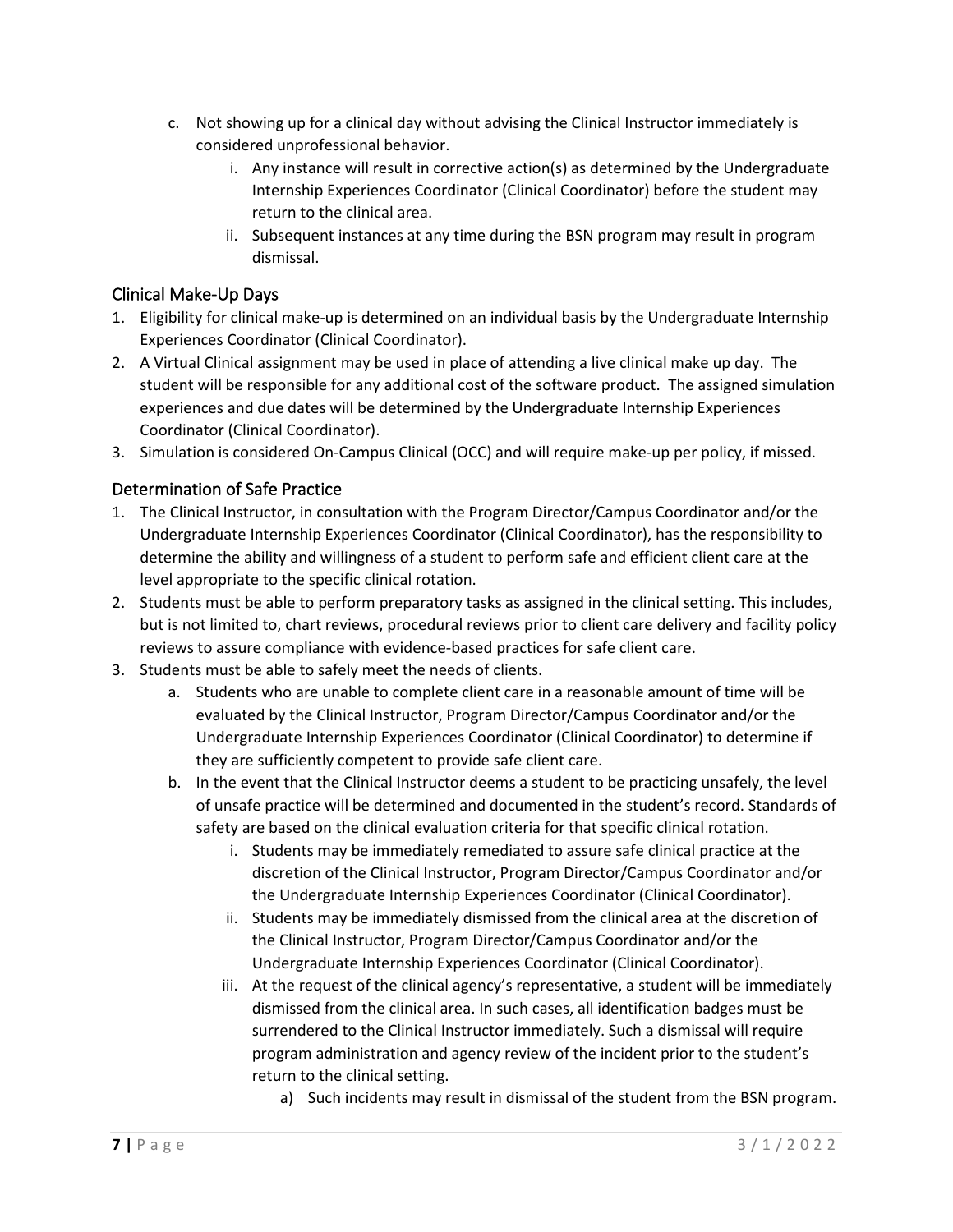4. Nurses regularly care for patients with potentially communicable diseases, including COVID-19. As such, they are trained in patient care management and wearing of personal protective equipment (PPE). Students enrolled in clinical courses under the supervision of a faculty member and/or preceptor may be assigned to care for patients, including those with COVID. They may require to be fit tested with either Halyard N95 masks or 3M 1860 N95 masks; know their mask, model, and a size to ensure safety; and follow all policies/procedures at the clinical site for patient care and PPE.

#### <span id="page-7-0"></span>Clinical Observation Experiences

- 1. Observation experiences are considered to be clinical experiences, and may be included within a clinical rotation although they are not required.
- 2. No direct patient/client care is to be rendered by the student in an observational experience. This includes restrictions from administering any medications or directly participating in any invasive procedures (ex: PIV insertions). However, in order to gain the greatest learning experience, students must prepare in advance. Asking the appropriate, enlightened questions of the staff and clientele will enhance the experience as will appropriate requests to be present at all activities relevant to the objectives for the experience.

#### <span id="page-7-1"></span>Course/Clinical Enrollment

- 1. Students enrolled in clinical courses must maintain enrollment in all program courses each semester.
	- a. Select semesters in the BSN program contain more than one clinical course with staged beginnings and endings during the regular semester. They may be scheduled sequentially or concurrently.
	- b. In the event that a clinical course is completed unsatisfactorily as a result of unsafe practice, the student will not be permitted to attend any other clinical rotations associated with another course during that semester.
		- i. If the clinical course for which the student earns the grade of Unsatisfactory (U) is completed prior to the Withdrawal date established by the University, the student may elect to either accept the grade or withdraw from the course.
		- ii. The student may either withdraw from subsequent clinical courses according to University Withdrawal policy and procedure or petition the Office of the Registrar for a Late Drop.
	- c. If a student withdraws from a didactic course that has a co-requisite clinical course, the student must withdraw from the clinical course if that clinical rotation has not been completed at the time of the didactic course withdrawal.
	- d. Failure to maintain proper course enrollment, per plan of study, requires the student to file an Undergraduate Petition to request program continuation.
		- i. Deliberations on student petitions to continue in the BSN program will review student performance data as documented by Instructors and Program Administrators for the purpose of committee decision making.

#### <span id="page-7-2"></span>Professional Appearance **(Traditional and Accelerated Students Only)**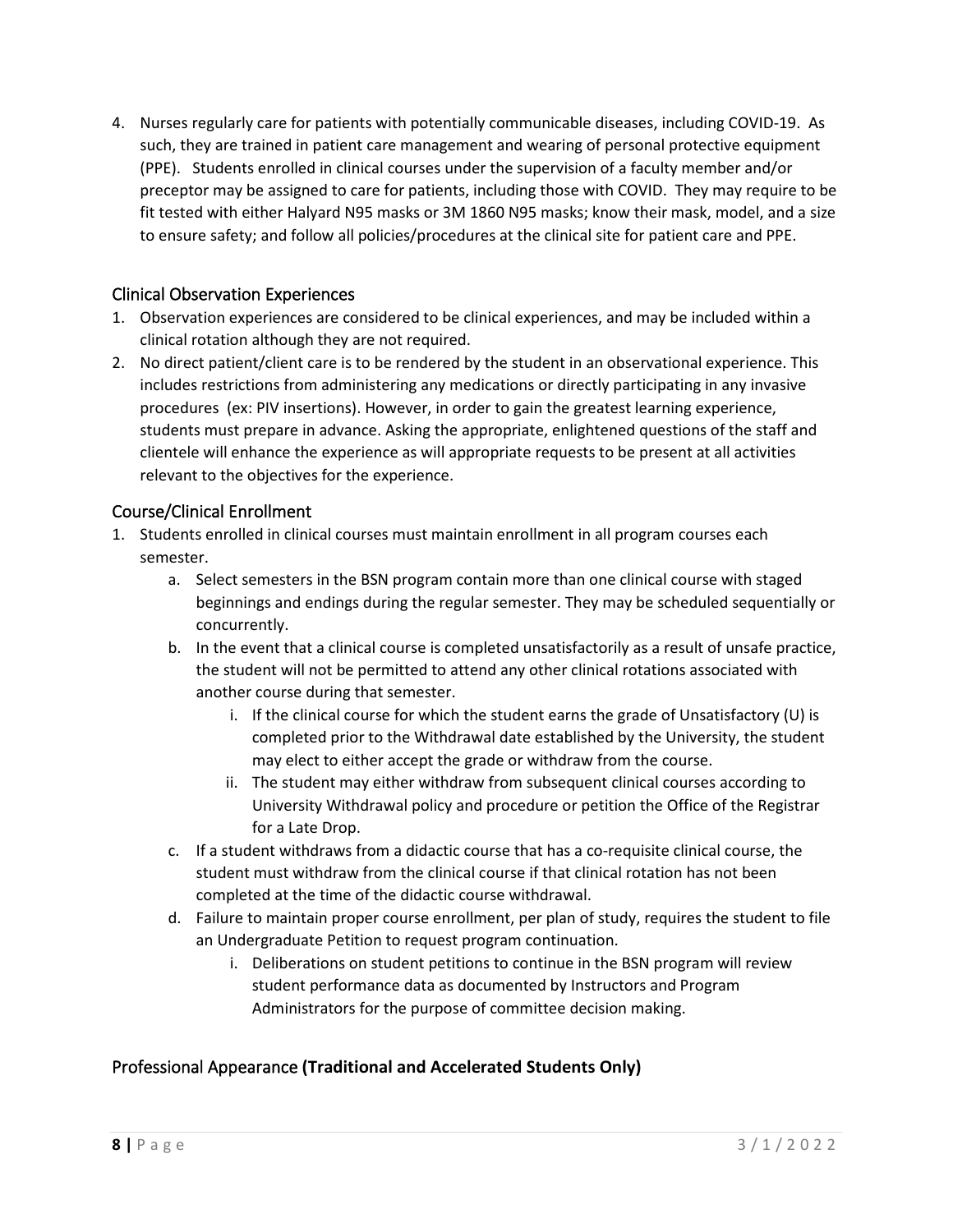#### <span id="page-8-0"></span>Dress and Identification

- All students should be dressed professionally when in the clinical setting, clinical orientations, in on-campus labs and clinical, and at all professional meetings.
- The UCF College of Nursing photo identification is worn during all clinically associated activities.
- Additional identification badges and uniform requirements may be required by the clinical agency.
- Students are expected to comply with dress code policies of the clinical agency as it related to College of Nursing students.
- Students must return all hospital badges prior to graduation or when they leave the program.
- It is NOT acceptable for students to wear either their student name badge or their UCF uniform/clinical jacket while in the agency at any other time (i.e., in the role of employee, volunteer, visitor) or in public social situations (ex: at a party).
- It is NOT acceptable for students to wear uniforms from their other areas of employment at College of Nursing clinical, on-campus labs or other related situations.
- Uniforms are required for all clinical experiences including circumstances that require virtual clinicals. Your instructor will advise you if a uniform is not required for an event or clinical. All students are expected to comply with the policies of the agency at which they are doing their clinical work.

#### <span id="page-8-1"></span>Student Nurse Uniform

- A clean, stain free and wrinkle-free official UCF uniform is required at all clinical settings, orientations, labs, and simulation. This applies as well to circumstances in which virtual clinicals orientations, labs, simulation, or clinical meetings occur.
- The official uniform must be purchased from the official College of Nursing uniform vendor.
- Program Administration must approve alterations to the uniform to accommodate unique student needs, such as religious requirements, prior to clinical attendance (ex: skirt vs pants).
- It is recommended the student purchase two tops, two pair of pants, one gray polo and one lab coat.
- The shirt is worn un-tucked and over the pants. The top of the pants is not to be rolled.
- A white or black camisole, undershirt, or long sleeve shirt may be worn under the uniform top.
- Non-UCF uniform outerwear such as jackets or sweatshirts are not permitted once inside the clinical or laboratory settings. Rather the student may wear the approved UCF warm-up jacket within the clinical setting.
- Students are to wear the uniform while in the nursing student role only.

#### **Shoes**

- Shoes must be made of leather, be all **black** in color, sturdy, low-heeled, and enclosed toe/heel with non-marking soles. Athletic shoes are acceptable.
- Shoes must be clean and in good repair.

#### **Socks/Stockings**

- Socks and/or hosiery must be worn and cover the ankle.
- Instances in which the student has approval to wear a scrub skirt (vs pants), stockings are required and may either be skin tone or solid black in color.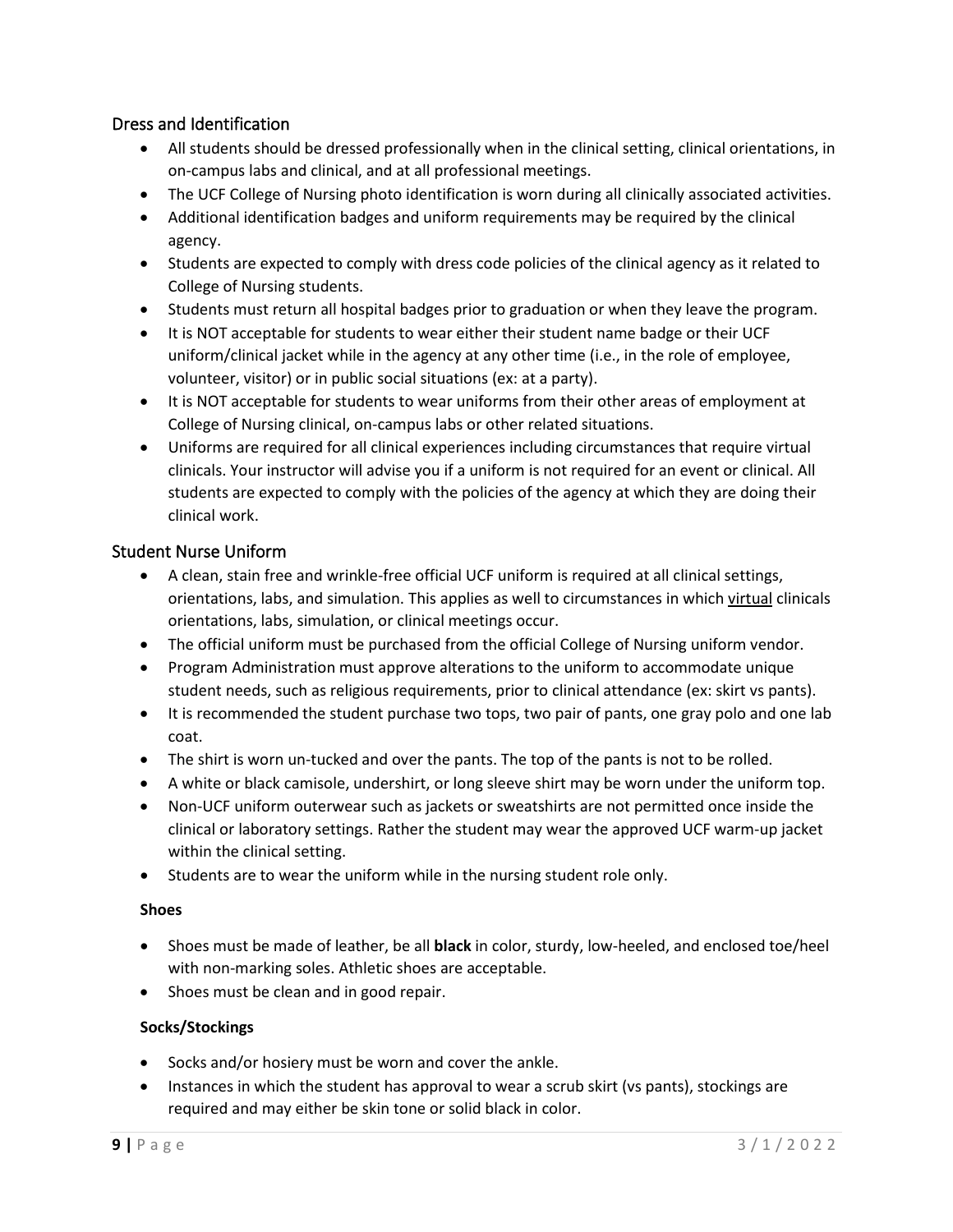#### <span id="page-9-0"></span>Activities Requiring "Business Casual" Attire

• When at the clinical agency, for activities such as reviewing records for a patient assignment, students are to wear their uniform or neat, professional or business attire with the designated uniform jacket. The UCF College of Nursing photo identification is worn at all times. During psychiatric-mental health nursing experiences and occasional Community Nursing activities, students may be required to wear business attire and shoes. These instances will be at the discretion of the instructor on an individual basis. In keeping with the intent of the promotion of professionalism and identification as UCF nursing students, business attire with the uniform jacket will be the norm. (Clinical instructors will provide additional information as relevant to the clinical agency). If you are unsure of what dress requirement is required for your clinical experience, consult your instructor.

#### <span id="page-9-1"></span>Grooming

Nails

- o Smooth and clean. No rough/sharp edges.
- o Trimmed even to the top of the finger or shorter.
- o Artificial nails and nail polish are not permitted.

#### Jewelry and Piercings

- o One pair stud-type earrings (one per ear lobe) no larger than ¼" in diameter is permitted. No gauge-type earrings.
- $\circ$  No other visible piercings, including clear piercings are allowed. This includes tongue and nasal piercings.
- o One plain wedding band/set may be worn.
- $\circ$  One wristwatch with a second hand (analog) is required. Smart watch is not permitted.
- o No necklaces.

#### Tattoos

- o Visible tattoos must be covered (ex: undershirt, Band-Aid).
- o As per our clinical agencies requirements no facial tattoos permitted.

#### Make-up

 $\circ$  If used, must be discrete and natural looking in appearance. (Ex: no glitter, false eyelashes, etc)

#### **Hair**

- o Neat, clean, naturally occurring color if dyed.
- o Pulled back, away from the face and secured for the whole shift.
- $\circ$  Scrunchies, headbands, or hair cap if worn, must be either the same color as hair, or all black, or of UCF design. Consideration of overall discreteness.
- o Avoidance of a "scruffy" appearance
	- Facial hair for men must be clean and neatly trimmed.
	- Two or three day unshaven appearance or tousled hairstyle, is not permitted.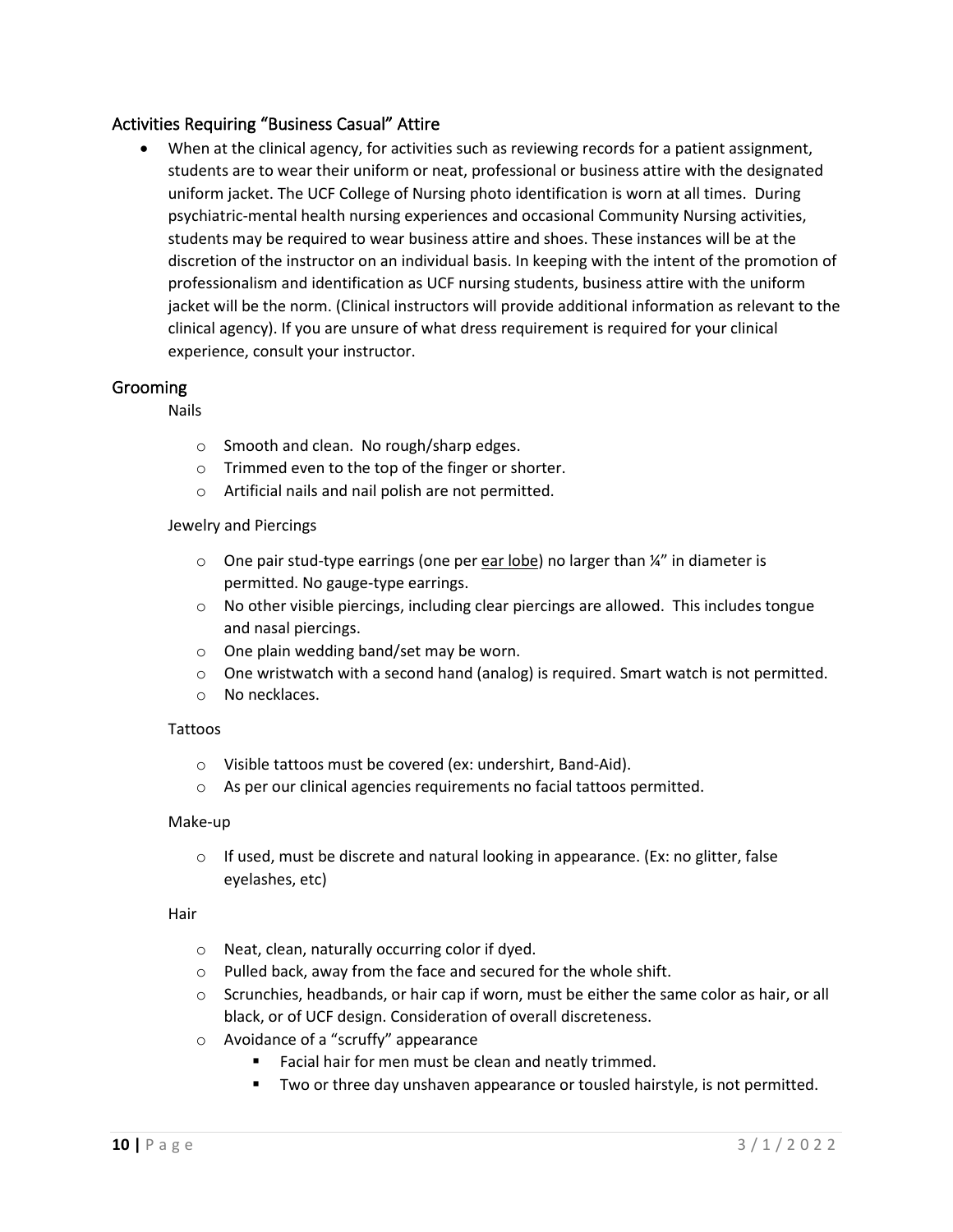- Some agencies do not allow personnel, including students, to wear any facial hair.
- Visible chest hair must be covered by under shirt

#### <span id="page-10-0"></span>**Smoking**

• As nurses, it is important to be role models in health promotion. Smoking is not acceptable when in uniform. In addition, the smell of smoke on clothing and hair may be offensive, especially to clients who are ill. Clothing and hair that retain smoke odors are not acceptable in the clinical setting. The University of Central Florida prohibits smoking on all university owned, operated, leased, and/or controlled properties in order to maintain a healthy and safe environment for its faculty, staff, students, and visitors. Smoking is also not permitted on any of the hospital and other agency properties.

#### <span id="page-10-1"></span>Miscellaneous

- Perfumes, colognes, after-shave or scented fabric soaps/softeners are not allowed.
- Chewing gum during clinical and on-campus labs is not permitted.

### <span id="page-10-2"></span>**Body Substance Exposure Policy**

Every effort is made by the faculty to avoid dangerous situations in the clinical setting, but risks are ever present during nursing procedures. Students should use universal precautions and safety measures to prevent the likelihood of these types of injury.

#### <span id="page-10-3"></span>**Definitions**

- 1. Blood or Other Potentially Infectious Material
	- a. The following human body fluids: semen, vaginal secretions, cerebrospinal fluid, synovial fluid, pleural fluid, pericardial fluid, peritoneal fluid, amniotic fluid, saliva in dental procedures, any body fluid that is visibly contaminated with blood, and all body fluids in situations where it is difficult or impossible to differentiate between body fluids;
	- b. Any unfixed tissue or organ (other than intact skin) from a human (living or dead); and
	- c. HIV-containing cell or tissue cultures, organ cultures, and HIV or HBV-containing cultures medium or other solution; and blood, organs, or other tissues from experimental animals infected with HIV or HBV.
- 2. Body Fluid Exposure is any exposure to non-intact skin or mucous membranes by body fluids that are infected or potentially infected by blood borne pathogens. Most common exposures in the healthcare setting ranked from highest to lowest risk of transmitting disease are:
	- a. Needle sticks, cuts
	- b. Prolonged exposure to non-intact skin including open wounds, abrasions, chapped hands, dermatitis
	- c. Splashes to eyes or mouth
	- d. Bites: more at risk for bacterial pathogens from the skin surface than HIV or HBV.
- 3. Significant Exposure is defined as an exposure to blood/body fluids of source patient by percutaneous injury, exposure or mucous membranes, chapped or broken skin of the healthcare worker. These include: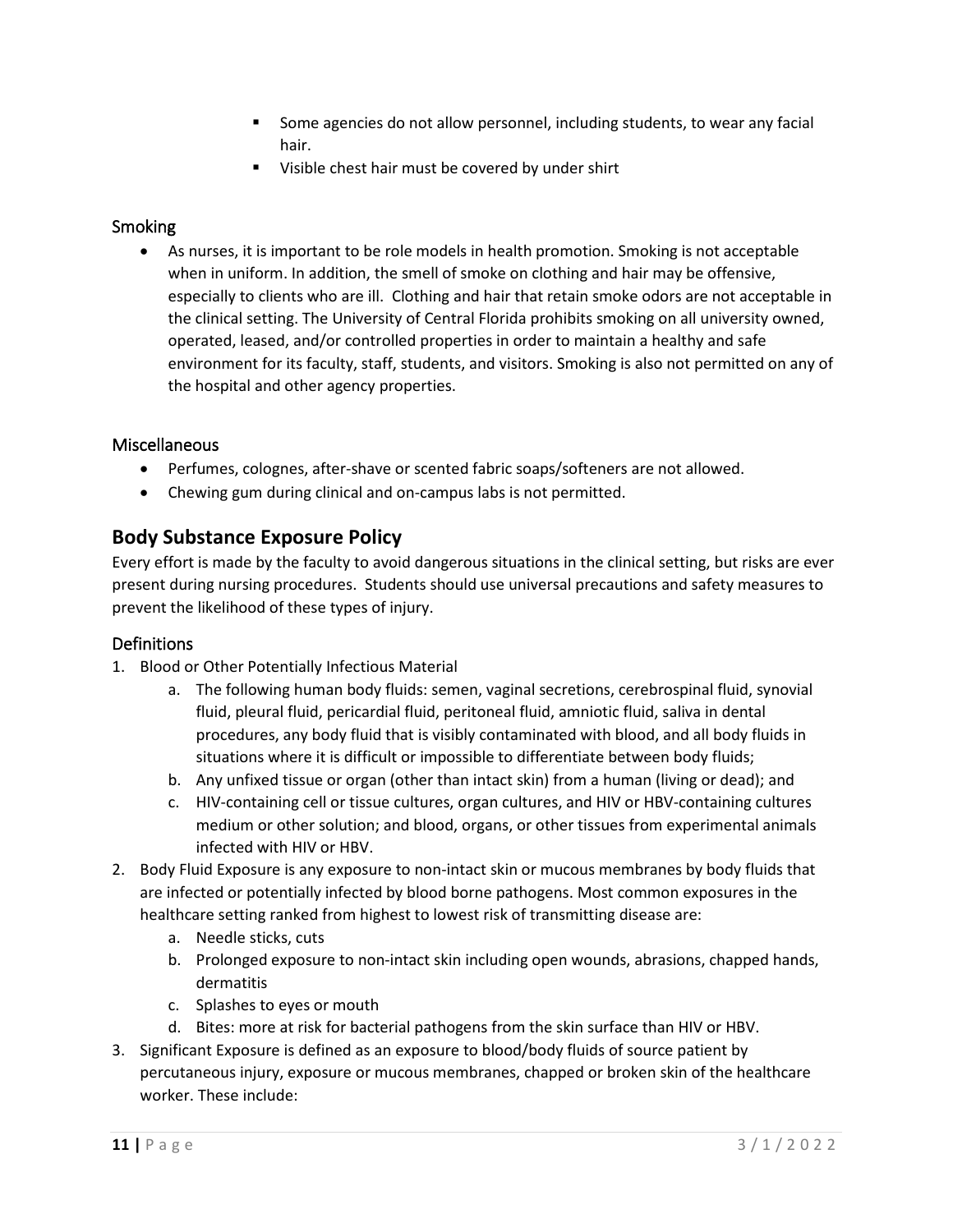- a. Deep injury
- b. Visible blood on device
- c. Procedure involving needle placed directly in a vein or artery
- d. Terminal illness in source patient
- 4. Source is an individual or object comes in contact with a healthcare worker in such a way that an exposure incident has occurred during the course of work-related duties.
- 5. Unknown Source is a source determined to be unknown only after reasonable attempts have been made to locate and investigate the source. A source can also be declared unknown for treatment reasons if there is not sufficient time to investigate the source before the at-risk incubation period ends.

#### <span id="page-11-0"></span>Management

- 1. First actions upon injury
	- a. Puncture wound:
		- i. Bleed wound and wash with soap and water
	- b. Eyes or mucous membranes:
		- i. Immediately flush with copious amounts of water
	- c. Other body surfaces:
		- i. Wash with soap and water
- 2. Notify instructor/preceptor at once. (Medical follow-up must begin within four (4) hours of the incident). The instructor/preceptor will communicate with the Undergraduate Internship Experiences Coordinator (Clinical Coordinator).
- 3. Complete an Incident Report Form to document any Blood/Body Fluid exposure.
- 4. Identify the source patient/object and risk status of source patient if possible.
- 5. Students will seek care at the institution where the incident occurred. The institution where the incident occurred is responsible for making arrangements and absorbing the costs of any lab work or treatment incurred. UCF Student Health Services may administer follow-up care for the student after receiving approval from the institution.
- 6. If the incident occurs in the community, the student may be seen at UCF Student Health Services. All charges for lab testing and medications are at the expense of the exposed student. Full-time students may be seen at the UCF Student Health Services for free but will incur costs for labs and medications. Most major medical insurances are accepted. Students also have the option of seeking care at their primary care provider. Payment for services rendered is the responsibility of the student.
- 7. Personal Health Insurance coverage is required as part of the student's enrollment in clinical.

## <span id="page-11-1"></span>**Professional Equipment**

Students are expected to have basic equipment for client care during lab and clinical experiences. Necessary equipment includes a professional bell and diaphragm stethoscope, bandage scissors, watch with sweep second hand, penlight, and a pen with black ink. Bandage scissors are not allowed on pediatric units.